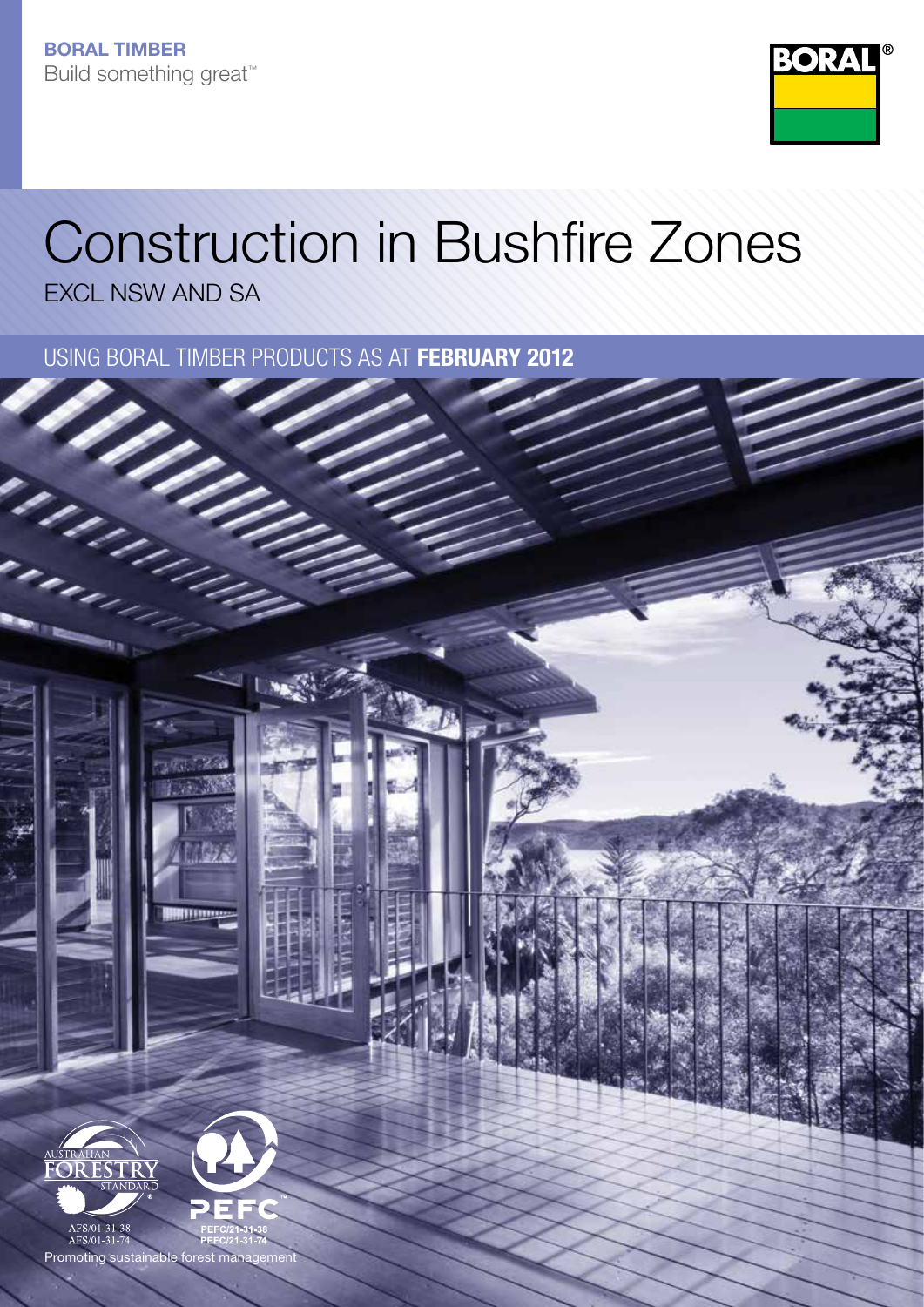### **Contents**

| Bushfire Attack Levels under<br>the Australian Standard           | 1 |
|-------------------------------------------------------------------|---|
| Stairs, decks and ramps                                           | 2 |
| Elevated Floors/Subfloors                                         | 4 |
| <b>External Walls</b>                                             | 6 |
| Internal Surfaces                                                 | 6 |
| Roof Framing                                                      | 7 |
| Framing for Roofed Structures<br>like Verandas, Garages, Carports | 7 |
| Species quick reference guide                                     | 8 |
| <b>Boral Timber Products</b>                                      | 9 |



### Boral Timber has full Chain of Custody certification which meets the Australian Forestry Standard (AFS) AS 4707- 2006.

With products that are certified to the Australian Forestry Standard (AFS), consumers can rest assured that the timber used for their hardwood flooring, decking, hardwood or softwood structural framing, plywood and furniture has been sourced from certified, legal and sustainably managed resources.

Future generations can breathe easy knowing that the timber being harvested and regrown today provides a positive contribution to environmental challenges in the future.

Chain of Custody tracks a forest or wood product from its origin in a certified forest, through to its end use by the consumer. The AFS Chain of Custody certification verifies that Boral Timber products are produced from certified, legal and sustainable resources.

The Australian Forestry Certification Scheme (AFCS) has been developed to promote sustainable forestry management specifically for the Australian environment. The AFS is the only chain of custody certification that is an Australian Standard (AS4707-2006). The AFCS has mutual recognition by the Program for the Endorsement of Forestry Certification (PEFC), the world's largest forest management certifier.





Promoting sustainable forest management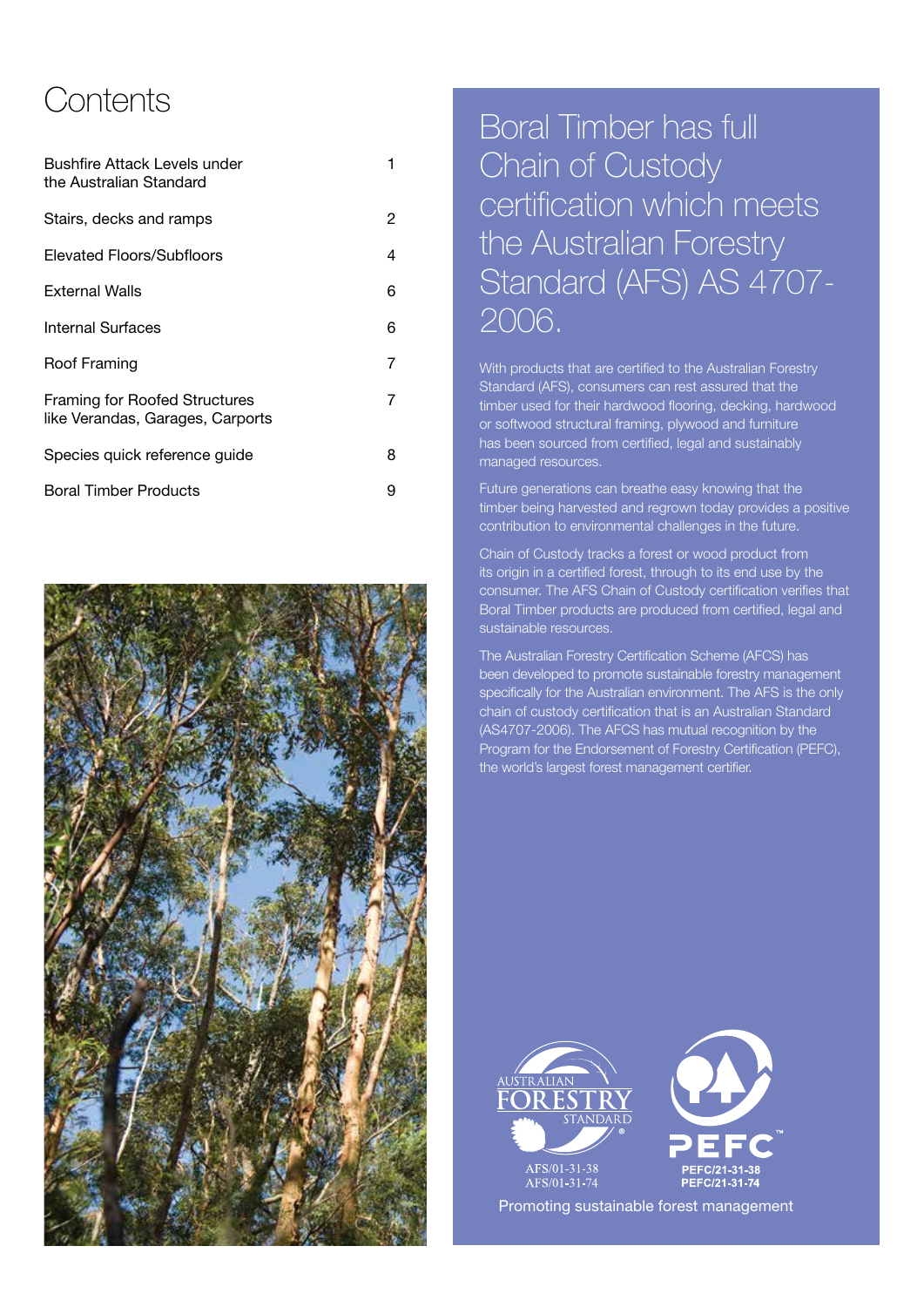#### Simplified Bushfire Standard Complying Timber Construction

An Australian Standard AS 3959 specifically relating to the construction of buildings in bush-fire prone areas now applies in all parts of Australia.

This brochure provides an easy reference guide for acceptable timber construction in bushfire prone areas throughout Australia except NSW and SA (refer to Boral Timber's specific brochures for these States) using Boral Timber products.

It is recommended the information provided in this brochure is used in conjunction with AS 3959 Construction of Building in Bushfire prone area.

The following information has been developed by the Timber Development Association on behalf of Boral Timber as a guide to meeting the different construction requirements using Boral Timber products. For further technical assistance please contact Boral Timber on 1800 818 37 or contact the Timber Development Association on 02 8424 3700.

#### Bushfire Attack Levels (BAL) under the Australian Standard

The AS 3959 Construction of building in Bushfire prone areas standard has 6 levels of risk of bushfire attack; these levels are referred to as Bushfire Attack Levels (BAL). A BAL is a mean of measuring the severity of a building's potential exposure to a bushfire.

The 6 levels of exposure in AS 3959 being BAL Low, BAL 12.5, 19, 29, 40 and FZ. As the BAL number increases the severity of bushfire attack from embers, radiant heat and direct flame contact also increases.

The number associated with the BAL represents the maximum radiant heat expressed in kilowatts per metre squared the building surface is assumed to be exposed too.

Severity of a bushfire fire or BAL is influenced by the Forest Fire Danger Index, vegetation type, slope of land under the vegetation and distance the building is away from the vegetation.

The standard uses the BAL as the basis for establishing the requirements for construction to improve protection of building elements from attack by bushfire. It is necessary to determine the BAL's before using the prescribed construction requirements detailed in this brochure.

| Bushfire Attack Exposure under the<br>Australian Standard 3959-2009 <sup>1</sup> | Description of the predicted Bushfire Attack Levels                                                                                                                                                          |
|----------------------------------------------------------------------------------|--------------------------------------------------------------------------------------------------------------------------------------------------------------------------------------------------------------|
| <b>BAL-LOW</b>                                                                   | Low risk of bushfire attack does not warrant specific construction requirements.                                                                                                                             |
| <b>BAL-12.5</b>                                                                  | Possibility of ember attack.                                                                                                                                                                                 |
| <b>BAL-19</b>                                                                    | Increasing level of predicted ember attack and burning debris ignited by windborne embers<br>together with increasing heat flux not greater than 19kW/m <sup>2</sup> .                                       |
| <b>BAL-29</b>                                                                    | Increasing levels of ember attack and burning debris ignited by windborne embers, together with<br>increasing heat flux not greater than 29kW/m <sup>2</sup> .                                               |
| <b>BAL-40</b>                                                                    | Increasing levels of ember attack and burning debris ignited by windborne embers, together with<br>increasing heat flux not greater than 40kW/m <sup>2</sup> and increased likelihood of exposure to flames. |
| BAL-FZ                                                                           | Direct exposure risk to flames from a fire front, ember attack and heat flux over 40kW/m <sup>2</sup> .                                                                                                      |

<sup>1</sup> To ascertain which BAL zone a property falls under (as outlined in AS 3959-2009) a site assesment should be conducted by an experienced architect, building designer or builder.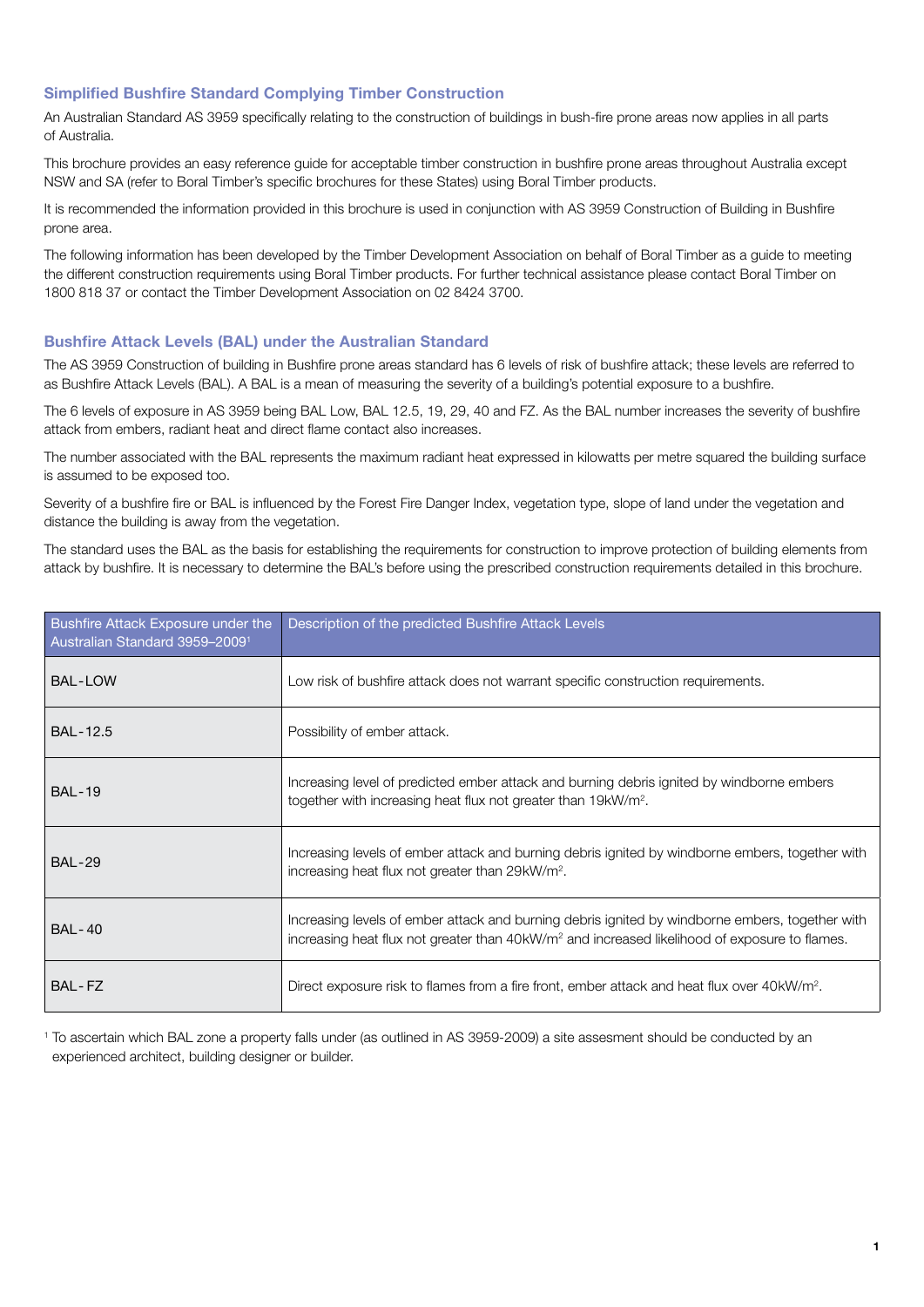# Stairs, decks and ramps

| Stairs, decks and ramps                                                                                                                                                                                                                                |                |                                                                                                                                                                                                                                                                                                                                                                                                                                                                                                                                                                                                                           |                                                                                                                                                                                                                                                                                          |                                                                                                                                                                             |                                                                                                                                                                                                                                                                                                  |  |  |  |  |
|--------------------------------------------------------------------------------------------------------------------------------------------------------------------------------------------------------------------------------------------------------|----------------|---------------------------------------------------------------------------------------------------------------------------------------------------------------------------------------------------------------------------------------------------------------------------------------------------------------------------------------------------------------------------------------------------------------------------------------------------------------------------------------------------------------------------------------------------------------------------------------------------------------------------|------------------------------------------------------------------------------------------------------------------------------------------------------------------------------------------------------------------------------------------------------------------------------------------|-----------------------------------------------------------------------------------------------------------------------------------------------------------------------------|--------------------------------------------------------------------------------------------------------------------------------------------------------------------------------------------------------------------------------------------------------------------------------------------------|--|--|--|--|
| <b>Building Element</b>                                                                                                                                                                                                                                | Subfloor Space | BAL-12.5 and BAL-19                                                                                                                                                                                                                                                                                                                                                                                                                                                                                                                                                                                                       | <b>BAL-29</b>                                                                                                                                                                                                                                                                            | <b>BAL-40</b>                                                                                                                                                               | BAL-FZ                                                                                                                                                                                                                                                                                           |  |  |  |  |
| Wall enclosing<br>subfloor space.                                                                                                                                                                                                                      | Enclosed       | Less than 400mm from the ground<br>or an external horizontal surface <sup>1</sup><br>use Boral structural hardwood or<br>softwood timber framing provided<br>the framing is clad with non-<br>combustible material such as<br>bushfire-resisting timber <sup>2</sup> such as<br>Boral Timber hardwood cladding in<br><b>Blackbutt or Spotted Gum species</b><br>or timber with density of 750kg/m <sup>3</sup><br>or greater, or fibre cement.<br>400mm or more above the<br>ground there are no construction<br>requirements any timber, such<br>as Boral structural hardwood or<br>softwood, can be used <sup>4</sup> . | Boral structural<br>hardwood or softwood<br>timber framing<br>provided the framing<br>is clad with bushfire-<br>resisting timber <sup>2</sup> ,<br>such as Boral Timber<br>hardwood cladding in<br><b>Blackbutt or Spotted</b><br>Gum species, or with<br>a non combustible<br>material. | Boral structural<br>hardwood or<br>softwood timber<br>framing provided<br>the framing is<br>clad with non-<br>combustible clad.<br>i.e. masonry or min<br>9mm fibre cement. | Boral structural<br>hardwood or softwood<br>timber framing<br>provided the framing<br>is clad with masonry,<br>brick or concrete<br>veneer min 90mm<br>thick, or forms part of<br>a lightweight cladding<br>wall system with a<br>min FRL 30/30/30<br>(i.e. Boral OutRwall®<br>system OW16WF10). |  |  |  |  |
|                                                                                                                                                                                                                                                        | Enclosed       | Boral structural hardwood or softwood timber <sup>4</sup> .                                                                                                                                                                                                                                                                                                                                                                                                                                                                                                                                                               |                                                                                                                                                                                                                                                                                          |                                                                                                                                                                             |                                                                                                                                                                                                                                                                                                  |  |  |  |  |
| Subfloor supports<br>(posts, stumps,<br>columns, stair<br>stringers etc).                                                                                                                                                                              | Open           | <b>Bushfire resisting</b><br>Boral F27/F17 hardwood or<br>timber <sup>2</sup> such as Boral<br>Metal or brick<br>F27 structural timber in<br>softwood structural timber <sup>4</sup> .<br>Blackbutt species.                                                                                                                                                                                                                                                                                                                                                                                                              |                                                                                                                                                                                                                                                                                          |                                                                                                                                                                             |                                                                                                                                                                                                                                                                                                  |  |  |  |  |
|                                                                                                                                                                                                                                                        | Enclosed       | Boral F27/F17 hardwood or softwood structural timber <sup>4</sup> .                                                                                                                                                                                                                                                                                                                                                                                                                                                                                                                                                       |                                                                                                                                                                                                                                                                                          |                                                                                                                                                                             |                                                                                                                                                                                                                                                                                                  |  |  |  |  |
| Deck/ramp bearers<br>and joists.                                                                                                                                                                                                                       | Open           | Boral F27/F17 hardwood or<br>softwood structural timber <sup>4</sup> .                                                                                                                                                                                                                                                                                                                                                                                                                                                                                                                                                    | <b>Bushfire resisting</b><br>timber <sup>2</sup> such as Boral<br>Metal<br>F27 structural timber in<br>Blackbutt species.                                                                                                                                                                |                                                                                                                                                                             |                                                                                                                                                                                                                                                                                                  |  |  |  |  |
| Decking and Stair<br>treads.                                                                                                                                                                                                                           | Enclosed       | Boral decking <sup>4</sup> except where                                                                                                                                                                                                                                                                                                                                                                                                                                                                                                                                                                                   | Bushfire resisting<br>timber <sup>2</sup> such as Boral                                                                                                                                                                                                                                  | Tiled or concrete decks.                                                                                                                                                    |                                                                                                                                                                                                                                                                                                  |  |  |  |  |
|                                                                                                                                                                                                                                                        | Open           | 300mm or less from glazed elements<br>(see Figure 1 to Figure 2).                                                                                                                                                                                                                                                                                                                                                                                                                                                                                                                                                         | decking <sup>4</sup> in Blackbutt<br>or Spotted Gum<br>species.                                                                                                                                                                                                                          |                                                                                                                                                                             |                                                                                                                                                                                                                                                                                                  |  |  |  |  |
| Less than 125mm from any glazing or any combustible wall handrails and balustrades shall be made from<br>Balustrades and<br>non-combustible material.<br>Handrails.<br>125mm or more from the building handrails and balustrades have no requirements. |                |                                                                                                                                                                                                                                                                                                                                                                                                                                                                                                                                                                                                                           |                                                                                                                                                                                                                                                                                          |                                                                                                                                                                             |                                                                                                                                                                                                                                                                                                  |  |  |  |  |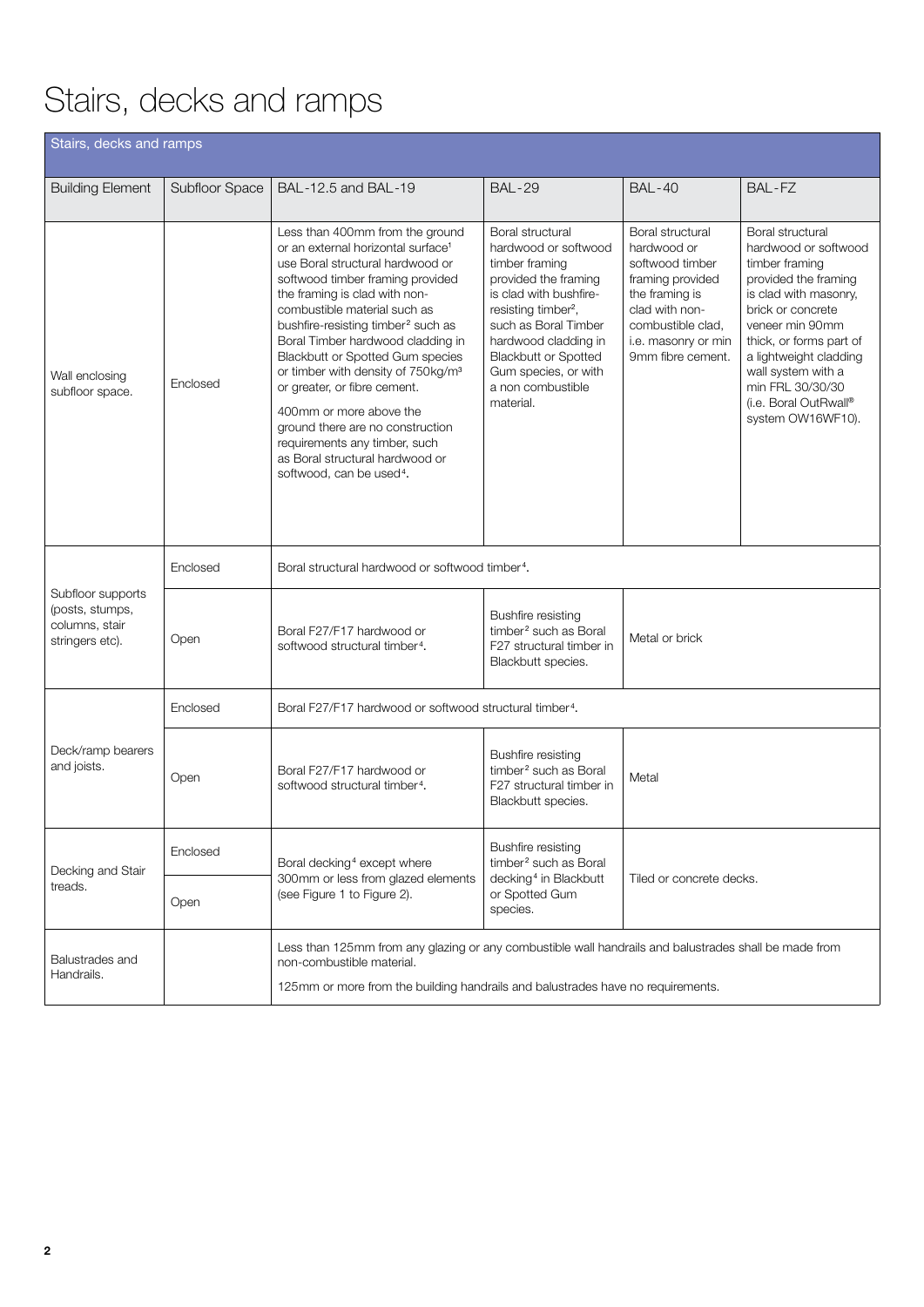#### Figure 1: Plan view – mixed material decking solution



#### Figure 2: Elevation view – mixed material decking solution



#### NOTES:

- 1. An external horizontal surface or a ledge includes decks, carport roofs, awnings and similar elements or fittings having an angle less than 18 degrees to the horizontal and extending more than 110mm in width from the wall or window or door. See right.
- 2. Bushfire resisting timber species include Blackbutt and Spotted Gum.
- 3. Timber species with density of 750kg/m<sup>3</sup> or greater, is a timber's density at 12 percent moisture content. Suitable timber species available from Boral Timber can be found in the Boral Timber Species Quick Reference Guide found on www.boral.com.au/timber.
- 4. Durability, strength and appearance need to be considered in addition to bushfire requirements. These issues are not dealt with in this guide.

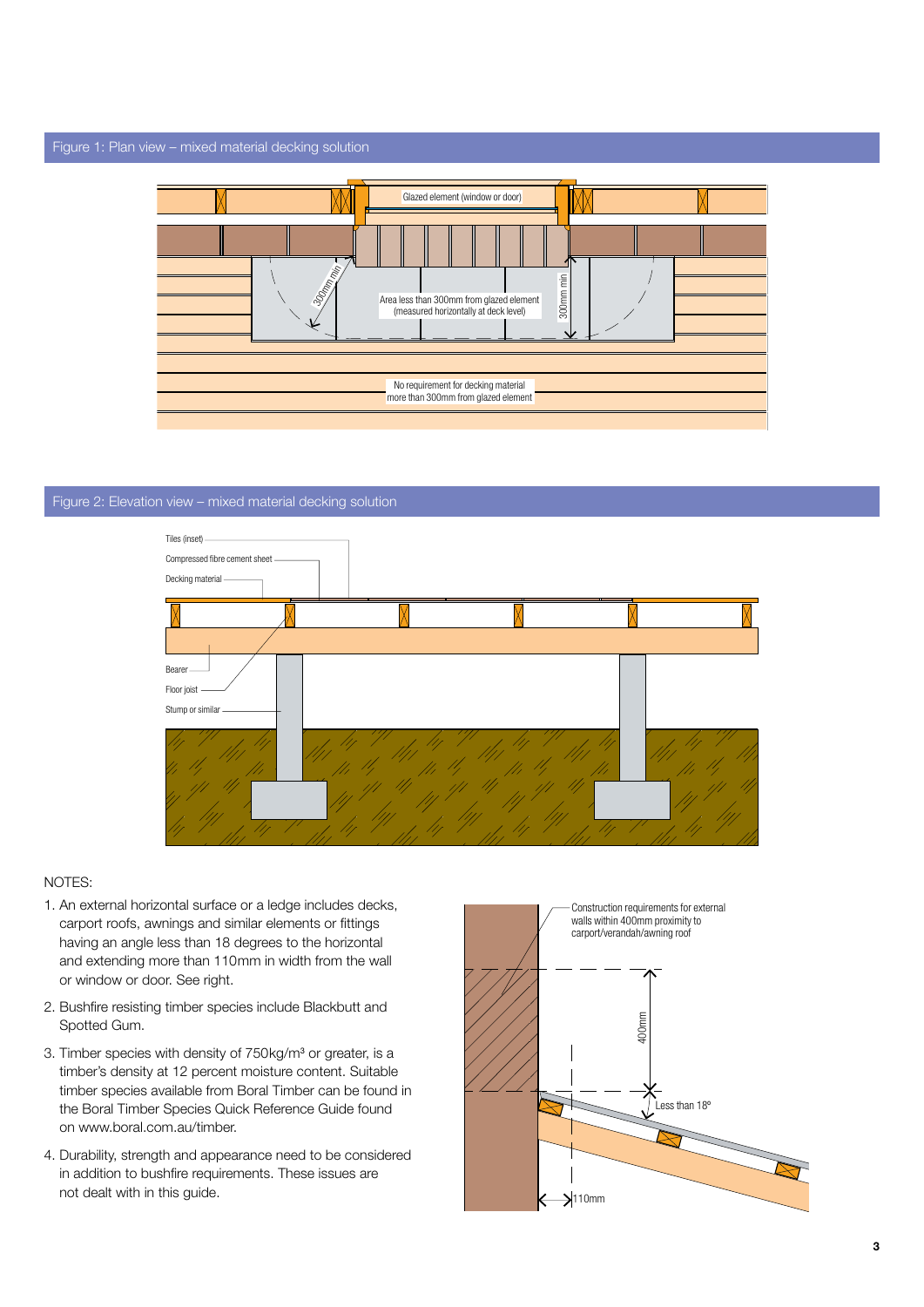# Elevated Floors/Subfloors

| <b>Elevated Floors/Subfloors</b>                     |                   |                                                                                                                                                                                                                                                                                                                                                                                                                                                                                           |                                                                                                                                                                                                                                                                                                                                                                                                                                                                                                    |                                                                                                                                                                                                                                                                                          |                                                                                                                                                                                                                                                                                                     |  |  |
|------------------------------------------------------|-------------------|-------------------------------------------------------------------------------------------------------------------------------------------------------------------------------------------------------------------------------------------------------------------------------------------------------------------------------------------------------------------------------------------------------------------------------------------------------------------------------------------|----------------------------------------------------------------------------------------------------------------------------------------------------------------------------------------------------------------------------------------------------------------------------------------------------------------------------------------------------------------------------------------------------------------------------------------------------------------------------------------------------|------------------------------------------------------------------------------------------------------------------------------------------------------------------------------------------------------------------------------------------------------------------------------------------|-----------------------------------------------------------------------------------------------------------------------------------------------------------------------------------------------------------------------------------------------------------------------------------------------------|--|--|
| <b>Building Element</b>                              | Subfloor<br>Space | BAL-12.5 and BAL-19                                                                                                                                                                                                                                                                                                                                                                                                                                                                       | <b>BAL-29</b>                                                                                                                                                                                                                                                                                                                                                                                                                                                                                      | <b>BAL-40</b>                                                                                                                                                                                                                                                                            | BAL-FZ                                                                                                                                                                                                                                                                                              |  |  |
| Wall enclosing<br>subfloor space.                    | Enclosed          | Less than 400mm above<br>the ground or an external<br>horizontal surface <sup>1</sup> , use<br>Boral structural hardwood<br>or softwood timber framing<br>provided the framing is<br>clad with non-combustible<br>material, such as bushfire-<br>resisting timbers <sup>2</sup> , such as<br>Boral Timber hardwood<br>cladding in Blackbutt or<br>Spotted Gum species or<br>timber with density of 750kg/<br>m <sup>2</sup> or greater <sup>3</sup> (Refer Figure 3),<br>or fibre cement. | Boral structural hardwood<br>or softwood timber framing<br>provided the framing is clad<br>with bushfire-resisting timber <sup>3</sup> ,<br>such as Boral Timber hardwood<br>cladding in Blackbutt or<br>Spotted Gum species, or a non<br>combustible material.                                                                                                                                                                                                                                    | Boral structural<br>hardwood or softwood<br>timber framing provided<br>the framing is clad with<br>non-combustible clad,<br>i.e. masonry or min<br>9mm fibre cement.                                                                                                                     | Boral structural<br>hardwood or<br>softwood timber<br>framing provided the<br>framing is clad with<br>masonry, brick or<br>concrete veneer min<br>90mm thick, or forms<br>part of a lightweight<br>cladding wall system<br>with a min FRL<br>30/30/30 (i.e. Boral<br>OutRwall® system<br>OW16WF10). |  |  |
|                                                      |                   | 400mm or more above<br>the ground there are no<br>construction requirements any<br>timber such as Boral structural<br>hardwood or softwood can<br>be used <sup>4</sup> .                                                                                                                                                                                                                                                                                                                  |                                                                                                                                                                                                                                                                                                                                                                                                                                                                                                    |                                                                                                                                                                                                                                                                                          |                                                                                                                                                                                                                                                                                                     |  |  |
| Subfloor supports                                    | Enclosed          | Boral structural hardwood or softwood timber <sup>4</sup>                                                                                                                                                                                                                                                                                                                                                                                                                                 |                                                                                                                                                                                                                                                                                                                                                                                                                                                                                                    |                                                                                                                                                                                                                                                                                          |                                                                                                                                                                                                                                                                                                     |  |  |
| (posts, stumps,<br>columns, stair<br>stringers etc). | Open              | Bushfire resisting timber <sup>2</sup> such<br>Boral structural hardwood or<br>as Boral F27 structural timber in<br>Brick, steel or concrete stumps.<br>softwood timber <sup>4</sup> .<br>Blackbutt species.                                                                                                                                                                                                                                                                              |                                                                                                                                                                                                                                                                                                                                                                                                                                                                                                    |                                                                                                                                                                                                                                                                                          |                                                                                                                                                                                                                                                                                                     |  |  |
|                                                      | Enclosed          | Boral F27/F17 hardwood or softwood structural timber <sup>4</sup> .                                                                                                                                                                                                                                                                                                                                                                                                                       |                                                                                                                                                                                                                                                                                                                                                                                                                                                                                                    |                                                                                                                                                                                                                                                                                          |                                                                                                                                                                                                                                                                                                     |  |  |
| Bearers and joists.                                  | Open              | Boral F27/F17 hardwood or<br>softwood structural timber <sup>4</sup> .                                                                                                                                                                                                                                                                                                                                                                                                                    | Less than 400mm above the<br>ground use Bushfire-resisting<br>timbers <sup>2</sup> , such as Boral F27<br>structural timber in Blackbutt<br>species, or line the underside<br>of the floor framing with fibre<br>cement or sheet metal (roofing).<br>400mm or more above<br>the ground there are no<br>construction requirements.<br>Boral F27/F17 hardwood or<br>softwood structural timber <sup>4</sup><br>can be used <sup>4</sup> .                                                            | Boral F27/F17<br>hardwood or softwood<br>structural timber <sup>4</sup><br>provided the underside<br>of the lowest joist or<br>bearer is protected<br>with a non-combustible<br>material such as a<br>metal roof sheet or fibre<br>cement sheeting. Refer<br>Figure 4.                   | Boral F27/F17<br>hardwood or<br>softwood structural<br>timber <sup>4</sup> provided it is<br>protected from below<br>by a fire rated ceiling<br>system with min FRL<br>30/30/30 (i.e. Boral<br>Plasterboard ceiling<br>system C16F).                                                                |  |  |
|                                                      | Enclosed          |                                                                                                                                                                                                                                                                                                                                                                                                                                                                                           | Boral solid strip flooring, Boral overlay solid strip flooring and Boral Parquetry <sup>4</sup> .                                                                                                                                                                                                                                                                                                                                                                                                  |                                                                                                                                                                                                                                                                                          |                                                                                                                                                                                                                                                                                                     |  |  |
| Flooring                                             | Open              | Boral solid strip flooring, Boral<br>overlay solid strip flooring and<br>Boral Parquetry <sup>4</sup> .                                                                                                                                                                                                                                                                                                                                                                                   | Less than 400mm from the<br>ground provided the underside<br>is lined with Bushfire-resisting<br>timbers <sup>2</sup> , use Boral solid strip<br>flooring, Boral overlay solid strip<br>flooring and Boral parquetry<br>in Blackbutt or Spotted Gum<br>species, or with sarking or<br>mineral wool.<br>400mm or more above the<br>ground there are no construction<br>requirements, use Boral solid<br>strip flooring, Boral overlay<br>solid strip flooring and Boral<br>Parquetry <sup>4</sup> . | Boral solid strip flooring,<br>Boral overlay solid<br>strip flooring and Boral<br>Parquetry provided<br>the underside of the<br>lowest joist or bearer is<br>protected with a non-<br>combustible material<br>such as a metal roof<br>sheet or fibre cement<br>sheeting. Refer Figure 4. | Boral solid strip<br>flooring, Boral overlay<br>solid strip flooring<br>and Boral Parquetry<br>provided it is<br>protected from below<br>by a fire rated ceiling<br>system with min FRL<br>30/30/30 (i.e. Boral<br>Plasterboard ceiling<br>system C16F).                                            |  |  |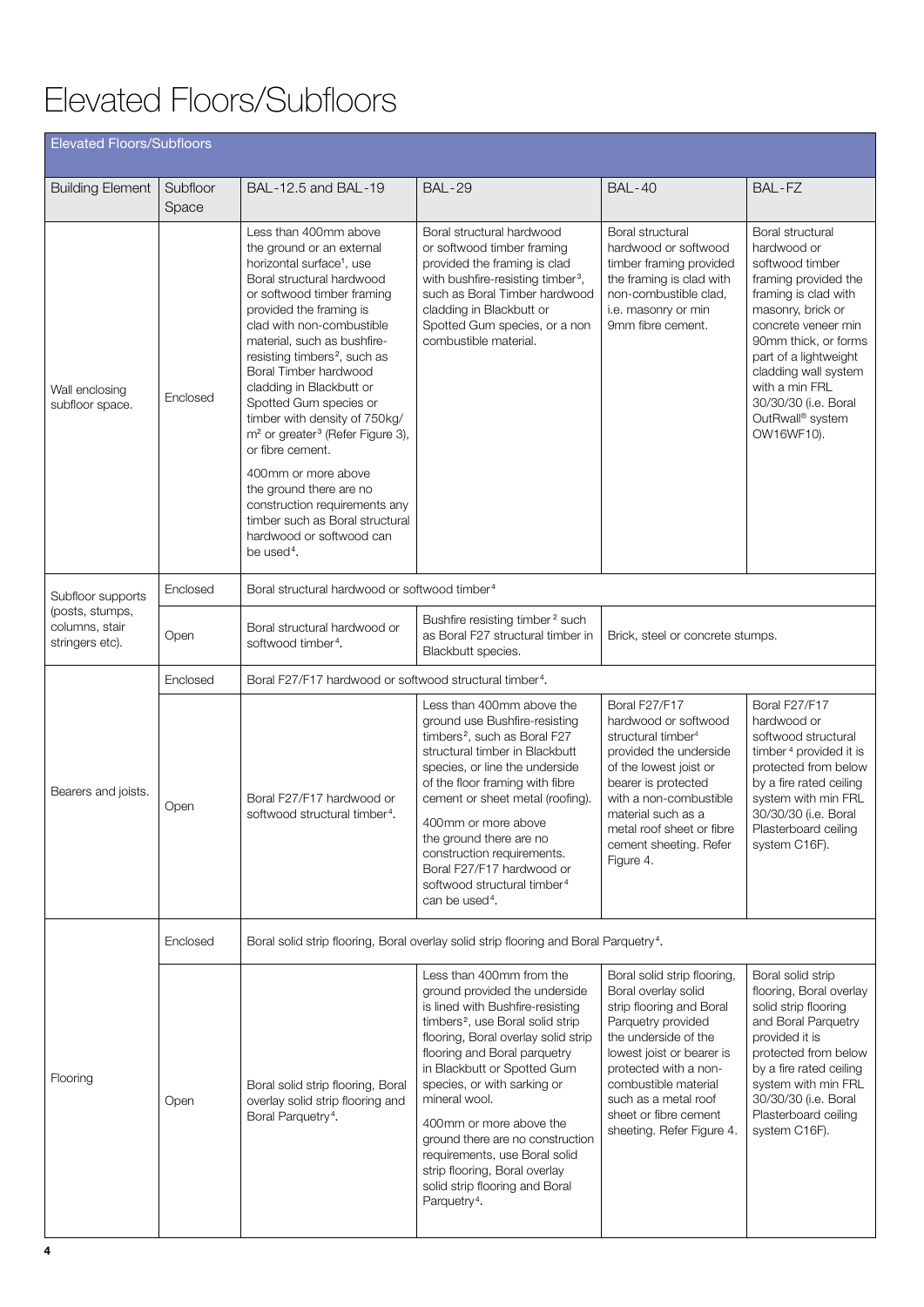#### Figure 3: Enclosing subfloor BAL 12.5 and 19 only



#### Figure 4: Underside of floor protected by fibre cement sheeting



#### NOTES:

- 1. An external horizontal surface or a ledge includes decks, carport roofs, awnings and similar elements or fittings having an angle less than 18 degrees to the horizontal and extending more than 110mm in width from the wall or window or door. See right.
- 2. Bushfire resisting timber species include Blackbutt, Spotted Gum and Red Ironbark.
- 3. Timber species with a density of 750kg/m<sup>3</sup> or greater, is a timber's density at 12 percent moisture content. Suitable timber species available from Boral Timber can be found in the Boral Timber Species Quick Reference Guide found on www.boral.com.au/timber.
- 4. Durability, strength and appearance need to be considered in addition to bushfire requirements. These issues are not dealt with in this guide.
- 5. FRL 30/30/30 refers to fire resistant level of 30 minutes.

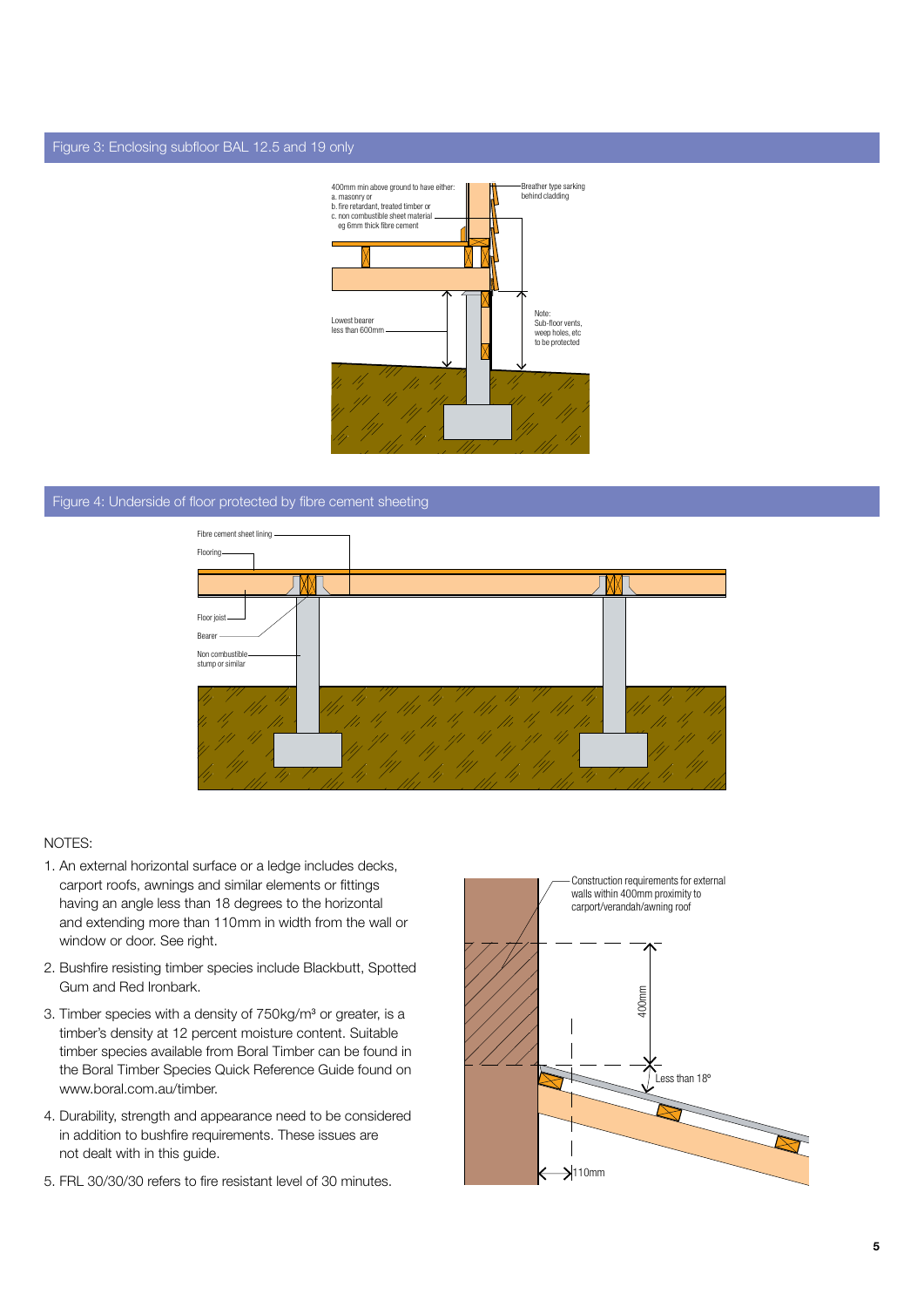## External Walls

| <b>External Walls</b>           |                                                                                                                                                                                                                                                                                                                                                                                                                                                                                                                                 |                                                                                                                                              |                                                                                                                                                                                |                                                                                                                                                                                                                                                                                     |
|---------------------------------|---------------------------------------------------------------------------------------------------------------------------------------------------------------------------------------------------------------------------------------------------------------------------------------------------------------------------------------------------------------------------------------------------------------------------------------------------------------------------------------------------------------------------------|----------------------------------------------------------------------------------------------------------------------------------------------|--------------------------------------------------------------------------------------------------------------------------------------------------------------------------------|-------------------------------------------------------------------------------------------------------------------------------------------------------------------------------------------------------------------------------------------------------------------------------------|
| <b>Building Element</b>         | BAL-12.5 and BAL-19                                                                                                                                                                                                                                                                                                                                                                                                                                                                                                             | <b>BAL-29</b>                                                                                                                                | <b>BAL-40</b>                                                                                                                                                                  | BAL-FZ                                                                                                                                                                                                                                                                              |
| <b>External Wall Surface</b>    | Less than 400mm above the<br>ground or an external horizontal<br>surface <sup>1</sup> , use Boral hardwood<br>cladding timber with density of<br>750kg/m <sup>3</sup> or greater <sup>3</sup> , bushfire-<br>resisting timbers <sup>2</sup> such as<br>Blackbutt or Spotted Gum or with<br>non-combustible material, refer<br>Figure 3.<br>400mm or more above the<br>ground or an external horizontal<br>surface <sup>1</sup> there are no construction<br>requirements: Boral hardwood<br>cladding can be used <sup>4</sup> . | Bushfire-resisting<br>timber cladding such as<br><b>Blackbutt and Spotted</b><br>Gum. Sarking required<br>between cladding and<br>framework. | Non-combustible clad, i.e.<br>masonry or min 9mm fibre<br>cement                                                                                                               | Wall surface made of<br>non combustible material<br>(e.g. masonry, brick veneer,<br>concrete etc) with a min of<br>90mm thickness or an<br>FRL-/30/30 when tested<br>from outside (i.e. Boral<br>OutRwall <sup>®</sup> system<br>OW16WF10) or bushfire<br>resistant to AS 1530.8.2. |
| <b>External Wall</b><br>Framing | Boral structural hardwood or softwood timber <sup>4</sup> .                                                                                                                                                                                                                                                                                                                                                                                                                                                                     |                                                                                                                                              | Boral structural hardwood<br>or softwood timber <sup>4</sup> framing<br>provided the framing is clad<br>with non-combustible clad.<br>i.e. masonry or min 9mm<br>fibre cement. | Boral structural hardwood or<br>softwood timber <sup>4</sup> provided the<br>external wall as above.                                                                                                                                                                                |

#### NOTES:

- 1. An external horizontal surface or a ledge includes decks, carport roofs, awnings and similar elements or fittings having an angle less than 18 degrees to the horizontal and extending more than 110mm in width from the wall or window or door. See right.
- 2. Bushfire resisting timbers include Blackbutt and Spotted Gum.
- 3. Timber species with a density of 750 kg/m<sup>3</sup> or greater, is a timber's density at 12 percent moisture content. Suitable timber species available from Boral Timber can be found in the Boral Timber Species Quick Reference Guide found on www.boral.com.au/timber.
- 4. Durability, strength and appearance need to be considered in addition to bushfire requirements. These issues are not dealt with in this guide.



### Internal Surfaces

| Internal Surfaces          |                                                                                     |
|----------------------------|-------------------------------------------------------------------------------------|
| Flooring; T&G and overlays | Boral solid strip flooring, Boral overlay solid strip flooring and Boral Parquetry. |
| Ceiling Linings            | Any timber <sup>1</sup>                                                             |
| Stair cases                | Boral structural hardwood timber <sup>1</sup> .                                     |
| Joinery                    | Boral structural hardwood timber <sup>1</sup> .                                     |

NOTES:

1. Durability, strength and appearance need to be considered in addition to bushfire requirements. These issues are not dealt with in this guide.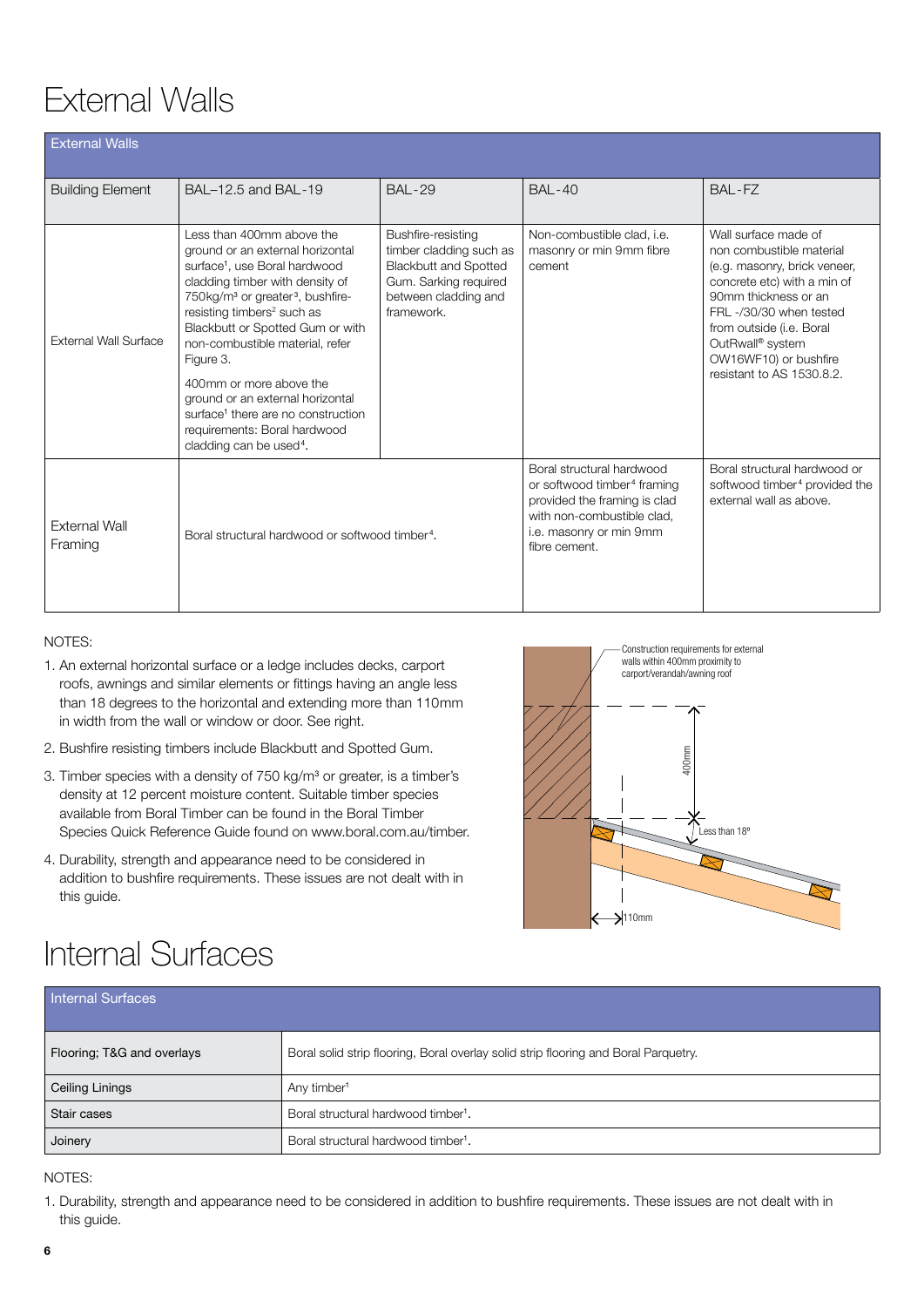# Roof Framing

| <b>Roof Framing</b>                                                             |                                                             |                |               |                                                                                                                                                                    |
|---------------------------------------------------------------------------------|-------------------------------------------------------------|----------------|---------------|--------------------------------------------------------------------------------------------------------------------------------------------------------------------|
| <b>Building Element</b>                                                         | BAL-12.5 and BAL-19                                         | <b>BAI -29</b> | <b>BAL-40</b> | BAI-FZ                                                                                                                                                             |
| Roof Framing under<br>compliant non-combustible<br>roof covering <sup>2</sup> . | Boral structural hardwood or softwood timber <sup>1</sup> . |                |               | Boral structural hardwood or softwood<br>timber <sup>1</sup> provided framing is part of a roof<br>system as outlined in Wood Solutions<br>Guide 04 <sup>3</sup> . |

### Framing for Roofed Structures like Verandas, Garages and Carports

| Framing for Roofed Structures like Verandas, Garages, Carports                                                                                                                                                                                                      |                                                             |               |               |                                                                                                                                         |  |  |  |
|---------------------------------------------------------------------------------------------------------------------------------------------------------------------------------------------------------------------------------------------------------------------|-------------------------------------------------------------|---------------|---------------|-----------------------------------------------------------------------------------------------------------------------------------------|--|--|--|
| <b>Building Element</b>                                                                                                                                                                                                                                             | BAL-12.5 and BAL-19                                         | <b>BAL-29</b> | <b>BAL-40</b> | BAL-FZ                                                                                                                                  |  |  |  |
| Where attached structure is<br>separated from the building<br>by a fire rated FRL 60/60/60 <sup>3</sup><br>wall (i.e. Boral Plasterboard<br>Partiwall <sup>®</sup> system) that<br>extends to the underside<br>of a non-combustible roof<br>covering <sup>2</sup> . | Boral structural hardwood or softwood timber <sup>1</sup> . |               |               | Boral structural hardwood or softwood<br>timber <sup>1</sup> provided framing is part of a roof<br>system as outlined in Wood Solutions |  |  |  |
| Where the roof of an attached<br>structure is separated from<br>the roof space of the main<br>building by a masonry veneer<br>wall, 90mm thick.                                                                                                                     | Boral structural hardwood or softwood timber <sup>1</sup> . |               |               | Guide 04 <sup>4</sup> .                                                                                                                 |  |  |  |

NOTES:

- 1. Durability, strength and appearance need to be considered in addition to bushfire requirements. These issues are not dealt with in this guide.
- 2. Complying roof systems include conventional non combustible roof and materials (tile, metal sheet) ensuring any gaps over 3mm are protected by ember guards. For further detail on sealants, skylights, etc refer to AS 3959.
- 3. FRL 60/60/60 refers to fire resistant level of 60 minutes.
- 4. Wood Solutions Guide 04: *Building with Timber in Bushfire prone Areas* is available for free on *www.woodsolutions.com.au*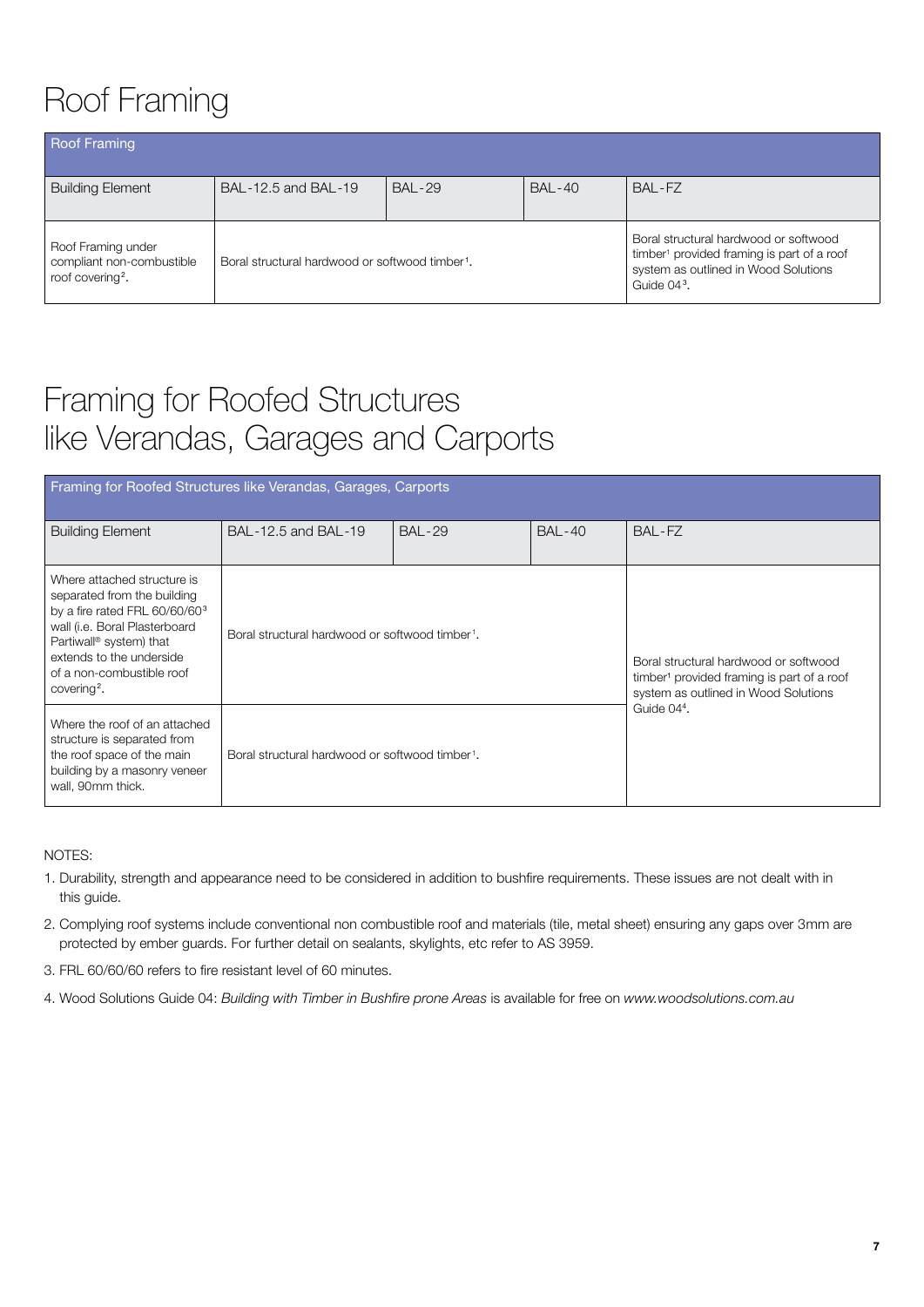## Species quick reference guide

| <b>Species Name</b>            |                      | Natural<br><b>Durability Class</b> | Fire                     |                           |                              |                           | <b>Products</b>           |                                         |                                               |
|--------------------------------|----------------------|------------------------------------|--------------------------|---------------------------|------------------------------|---------------------------|---------------------------|-----------------------------------------|-----------------------------------------------|
|                                | In-Ground<br>Contact | Ground Contact<br>Outside Above    | Spread-of-Flame<br>Index | Smoke-Developed<br>Index  | <b>Critical Radiant Flux</b> | Development Rate<br>Smoke | <b>Group Number</b>       | Naturally Bushfire-<br>resisting timber |                                               |
| Australian Beech*              | 3                    | 3                                  | 5                        | 3                         | $>2.2$ and $<4.5$            | <750                      | $\mathfrak 3$             | Unknown                                 | Flooring                                      |
| Blackbutt                      | $\mathbf{2}$         | 1                                  | 9                        | 3                         | $>2.2$ and $<4.5$            | <750                      | $\ensuremath{\mathsf{3}}$ | Yes                                     | Flooring<br>Decking<br>Structural<br>Cladding |
| <b>Brushbox</b>                | 3                    | 3                                  | 3                        | $\overline{c}$            | $>2.2$ and $<4.5$            | <750                      | $\ensuremath{\mathsf{3}}$ | Unknown                                 | Flooring                                      |
| Flooded (Rose) Gum             | 3                    | $\overline{c}$                     | $\overline{7}$           | 3                         | $>2.2$ and $<4.5$            | <750                      | $\,3$                     | Unknown                                 | Flooring                                      |
| Forest Reds**                  | 3                    | $\overline{c}$                     |                          |                           | $>2.2$ and $<4.5$            | <750                      | $\,3$                     | Unknown                                 | Flooring<br>Decking                           |
| Grey Ironbark                  | 1                    | $\mathbf{1}$                       | 3                        | 3                         | $>2.2$ and $<4.5$            | <750                      | $\,3$                     | Unknown                                 | Flooring<br>Decking                           |
| Red Ironbark                   | 1                    | $\mathbf{1}$                       | 5                        | 3                         | $>2.2$ and $<4.5$            | <750                      | $\,3$                     | Yes                                     | Flooring                                      |
| Jarrah                         | $\sqrt{2}$           | $\mathbf{2}$                       | 3                        | 3                         | $>2.2$ and $<4.5$            | <750                      | $\ensuremath{\mathsf{3}}$ | Unknown                                 | Flooring<br>Decking                           |
| Karri                          | 3                    | $\overline{c}$                     | $\overline{7}$           | 3                         | $>2.2$ and $<4.5$            | <750                      | $\,3$                     | Unknown                                 | Flooring                                      |
| Messmate                       | 3                    | 3                                  | 5                        | 3                         | $>2.2$ and $<4.5$            | <750                      | $\mathsf 3$               | Unknown                                 | Flooring                                      |
| New England Oak<br>(Manna Gum) | 4                    | 3                                  |                          |                           | $>2.2$ and $<4.5$            | <750                      | $\,3$                     | Unknown                                 | Flooring<br>Structural                        |
| Red Mahogany                   | 2                    | 1                                  | 6                        | 3                         | $>2.2$ and $<4.5$            | <750                      | 3                         | Unknown                                 | Flooring<br>Decking                           |
| <b>River Reds</b>              | 3                    | $\overline{c}$                     | 7                        | 3                         | $>2.2$ and $<4.5$            | <750                      | 3                         | Unknown                                 | Decking                                       |
| Spotted Gum                    | $\mathbf{2}$         | $\mathbf{1}$                       | 3                        | $\ensuremath{\mathsf{3}}$ | $>2.2$ and $<4.5$            | <750                      | $\ensuremath{\mathsf{3}}$ | Yes                                     | Flooring<br>Decking                           |
| Stringybark***                 | 3                    |                                    |                          |                           |                              | <750                      |                           | Unknown                                 | Flooring<br>Decking                           |
| Sydney Blue Gum                | 3                    | $\mathbf{2}$                       |                          |                           | $>2.2$ and $<4.5$            | <750                      | $\,3$                     | Unknown                                 | Flooring                                      |
| Tallowwood                     | 1                    | $\mathbf{1}$                       | $\,$ 5 $\,$              | 4                         | $>2.2$ and $<4.5$            | <750                      | $\,3$                     | Unknown                                 | Flooring<br>Decking                           |
| Tasmanian Oak                  | 4                    | 3                                  | 8                        | 3                         | $>2.2$ and $<4.5$            | <750                      | 3                         | Unknown                                 | Flooring                                      |
| Turpentine                     | $\mathbf{2}$         | $\mathbf{1}$                       | $\,6\,$                  | $\ensuremath{\mathsf{3}}$ | $>2.2$ and $<4.5$            | <750                      | $\,3$                     | Yes                                     | Flooring                                      |

A full overview of hardwood timber species can be found in the Boral Timber Species Quick Reference Guide found on www.boral.com.au/timber.

\* Australian Beech: as this is a blend of species, provided properties are based on Messmate

\*\* Forest Reds: as this is a blend of species, provided properties are based on Sydney Blue Gum

\*\*\* Stringybark: as this is a blend of species, provided properties are based on Diehard Stringybark

Information provided by the Timber Development Association.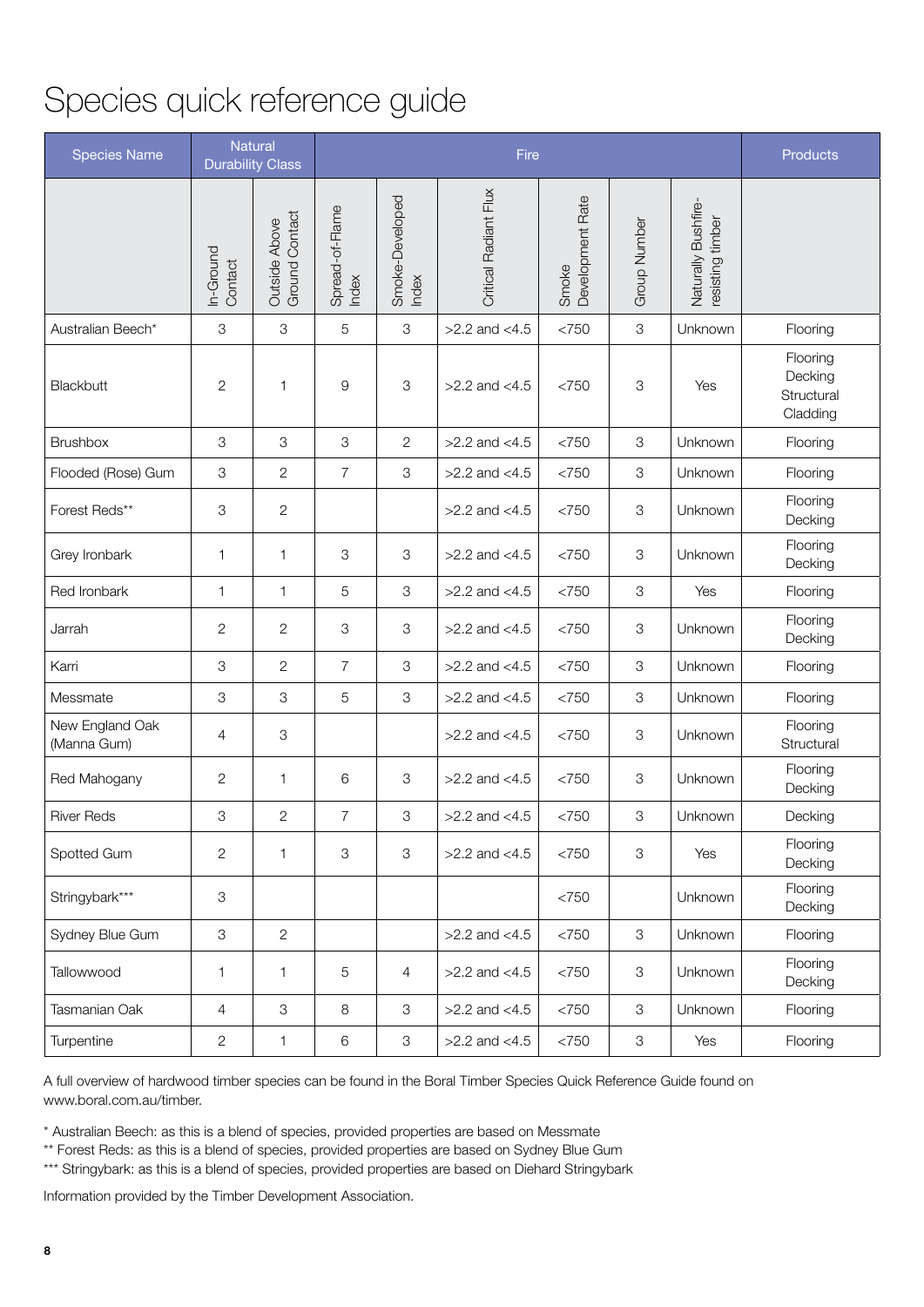## Boral Timber Products

Boral Timber is one of the largest manufacturers of native Australian hardwood products. Boral Timber's products are produced at long established mills in central and northern New South Wales.

Boral Timber has become one of the largest suppliers of hardwood and softwood timber in Australia with a diverse product range encompassing flooring, decking, appearance grade timber (stairs and furniture), cladding, decorative and structural timbers.



#### Boral solid strip flooring

Precision milled with a tongue and groove profile that is also end-matched for a tight board-to-board fit and a continuous stable surface it provides a wear layer that can be refinished many times over. It is designed to be nailed down over bearers and joists or to battens on concrete.



#### Boral overlay solid strip flooring

Designed to be installed where there is no bearer and joist subfloor. Overlay flooring is installed over concrete, existing timber floors or plywood.



#### Boral Parquetry

Block parquetry can be laid in any pattern, using similar or contrasting blocks. Parquetry is designed to be laid over concrete or any flat, dry surface.



#### Boral decking

Australian hardwood decking is seasoned for Australian conditions and is ideal for pool surrounds, outdoor entertaining areas and even as fencing, seating or slat screening.



#### Boral structural hardwood

F17 and F27 seasoned hardwood is ideal for all structural applications including sub-floor construction, stair components, highly loaded truss members, wall lintels over openings and high strength structural beams.



#### Boral structural softwood

Kiln dried, accurately gauged and machine stress graded to ensure that they are dimensionally stable, straight and structurally reliable. Available untreated or treated (Pinegard Blue and Pinegard Red).



#### Boral hardwood cladding

Used for a wide range of applications including decorative exterior cladding; lightweight structures; residential, commercial and industrial buildings; and outdoor structures such as fences. Timber cladding provides an envelope that protects a building. Boral hardwood cladding is available in chamfer and shiplap profile.